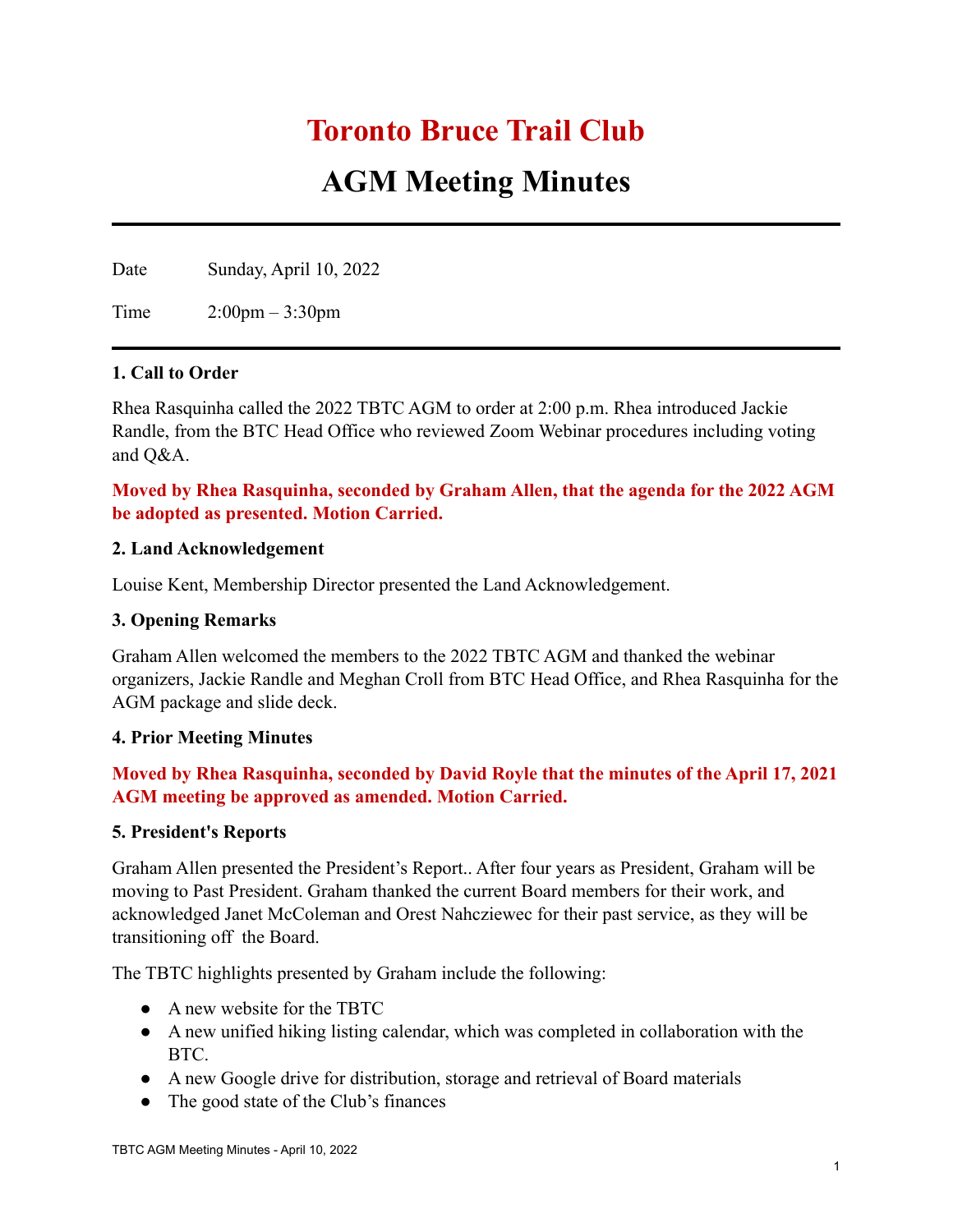- The inclusion of bios for each Director on the TBTC website
- Regularly scheduled meetings (3 times a year) with the CEO of the BTC, Michael McDonald and the other Club Presidents
- A strong Land Management Committee
- The purchase of two new properties by the BTC and a handshake agreement on a third one
- An increase in diversity for the Club's Board
- The stability of the Board, which has incorporated new ideas while also maintaining previous traditions

## **6. Treasurer's Report**

- Margaret Corner provided an overview of the financial statements.
- Membership fee revenues were \$2,600 over budget and \$2,300 over the 2020 actual amounts.
- Due to COVID-19 restrictions, the TBTC was only able to hold one bus hike this year. None of the special events planned occurred. The Club had budgeted for these events to resume in the Fall of 2021 - which unfortunately did not happen. Accordingly, both revenues and expenses are below budget in these categories.
- There were a record number of hikers earning badges in our section this year. This included 429 (2020 -258) end-to-end badges, 73 (2020 – 32) side trail badges and 196 new winter end-to-end badges.
- The TBTC's surplus for the year was \$5,378 which included a \$10,034 donation to the BTC.
- The statement of financial position shows the Club in to be in a very healthy financial position. As of December 31, 2021, the Club was holding \$50,462 in cash.

# **Moved by Margaret Corner, seconded by Marlis Butcher that the TBTC Financial Statements for the year ended December 31, 2021 as previously circulated be accepted. Approved.**

## **TBTC 2022 Budget Highlights**

The highlights of the 2022 TBTC Budget include:

- A projected deficit of  $$5,545$
- A planned BTC donation of \$20,000
- Trail maintenance expenses of \$7,150 the majority of which is for lumber for boardwalk repairs
- No major fundraising events have been budgeted for 2022
- A Landowners' appreciation dinner is being planned for 2022, for which the TBTC has budgeted \$5,800.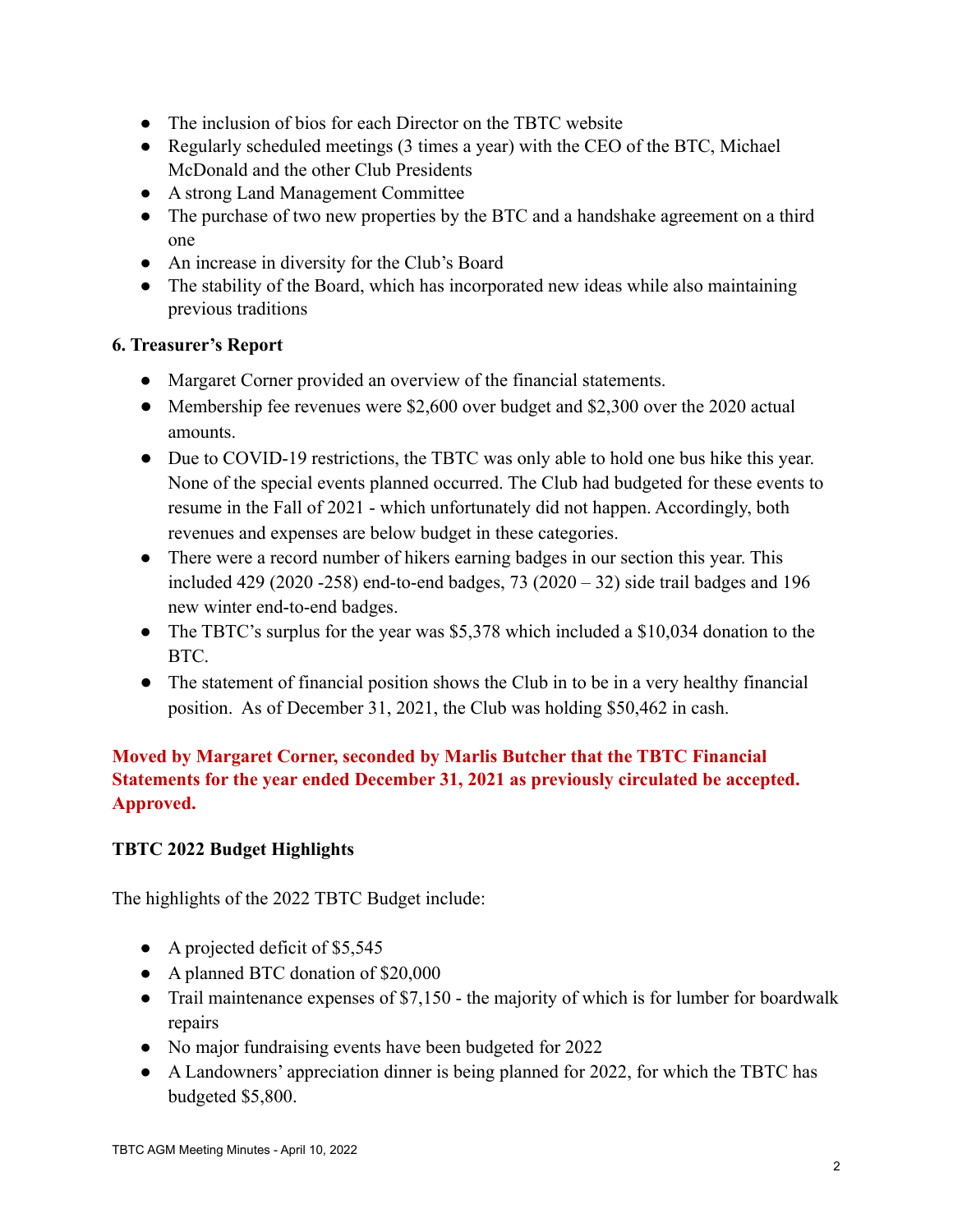# **7. Directors' Reports and Questions**

The following questions were received prior to the AGM. Responses to the questions were also submitted prior to the AGM.

**Q1.** Why does the TBTC keep donating large amounts of dollars back to the BTC on a seemingly yearly basis instead of possibly to other BTC clubs or maybe donating to other like-minded hiking/conservation/environmental charities? Does this yearly return of funds to BTC suggest that TBTC gets too much revenue from membership dues that it cannot use effectively for the club itself and its services/activities? Does the TBTC or BTC get a Revenue Canada tax receipt for these donations back to BTC on behalf of all club members?

**Response:** The nine Bruce Trail Clubs are entirely created, organized and dedicated to supporting the mission of the Bruce Trail Conservancy. Our success, and the success of the BTC are symbiotic. The Bruce Trail Clubs have a proud 50-year tradition of supporting the mission of the BTC, including running our own fundraising initiatives that help raise money for the BTC. The BTC is our charity of choice, and the need is both urgent and great. Approximately 30% of the Bruce Trail is still unsecure, forcing hikers off the optimum route and on to roads.

Both the TBTC and the BTC have experienced a surge in membership – which has helped to create more revenue for the Club. The Club has done a wonderful job managing its Club expenses. When there is an opportunity to donate back to the BTC we do so. The TBTC is committed to helping the BTC reach the goal of preserving a ribbon of wilderness for everyone forever. The BTC is responsible for land acquisitions and has funded several new acquisitions in the Toronto Section in recent years. As mentioned in the Land Acquisition AGM report acquisitions in 2021 include Duff Pitt, Reid property and Brown property. The TBTC is not a legal entity and has no charitable status, therefore a tax receipt is not issued. The BTC does not get a charitable receipt for the donation, but the donation is counted as revenue in support of the mission.The TBTC is proud to support the BTC.

**Q2.** How useful/reliable/complete/accurate is the Toronto Club's volunteer database for its active use by the TBTC Board and Club Directors, specifically how directors are actually presently using the database for land stewardship, trail maintenance, volunteer events:

- recruitment of volunteers for projects

- tracking of volunteer contributions (e.g., hours per year as Trail Maintenance in the Annual Report noted 685 volunteer hours; what other directors can provide that kind of information for 2021?) —who the current/past volunteers are/were by years of service (could be used for TBTC volunteer awards) —assessment of success in optimal deployment of volunteers including assessment of volunteer satisfaction with their experience."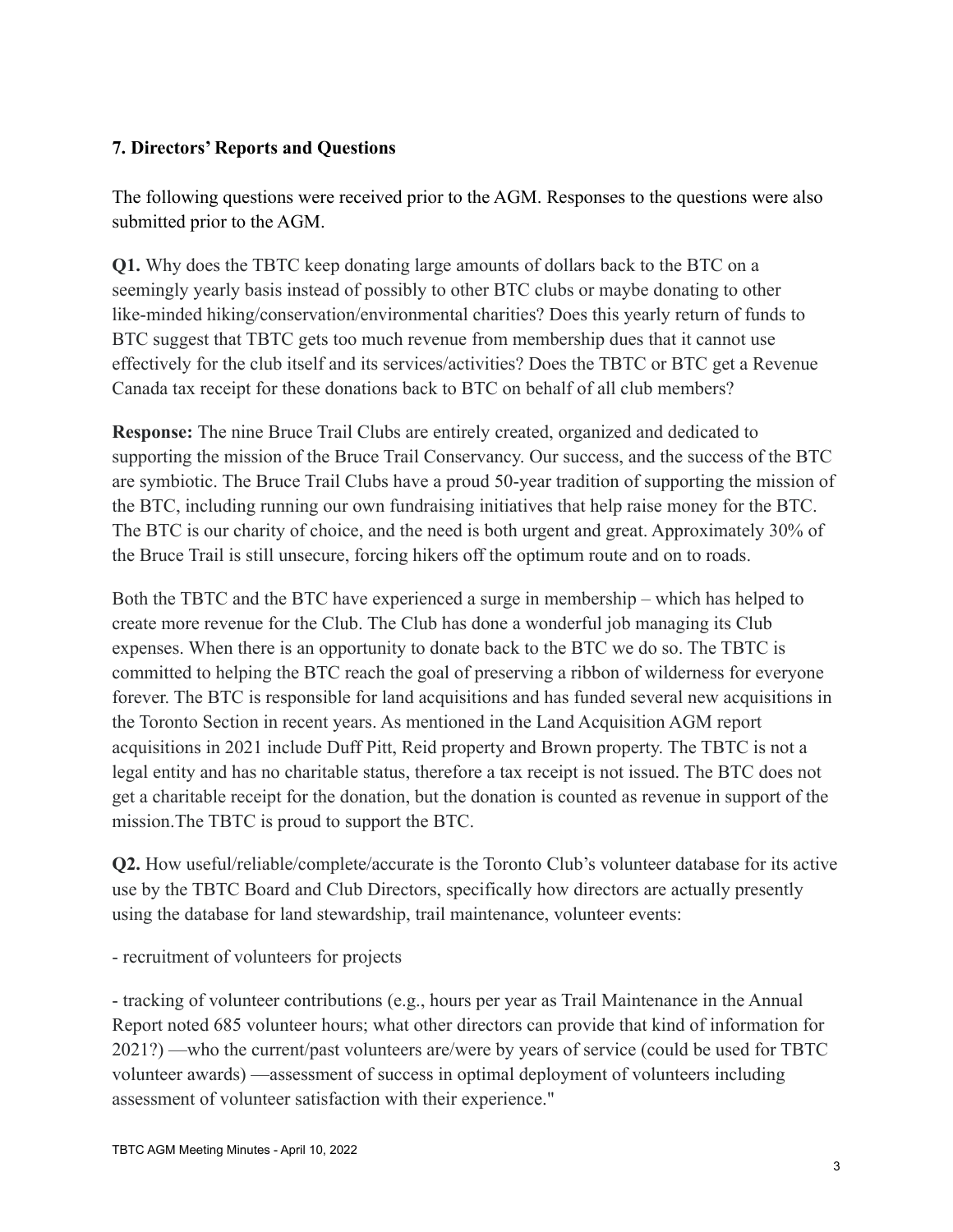**Response:** Annually, the TBTC tracks the number of volunteers in conjunction with the BTC. Reporting of volunteers at the club level is done by the applicable leads such as Trail Maintenance, Land Stewardship, Biodiversity and the Volunteer Coordinator. Volunteer expressions of interest are received through the TBTC and BTC websites. Specific volunteer vacancies are filled by accessing the list of interested volunteers or by posting the requirements on the websites. Trail Maintenance is the most advanced in tracking volunteer hours. Hike Leaders' volunteer contribution is recorded not by hours, but by the number of hikes lead. Board of Directors' hours are not tracked, but each board position description includes the estimated number of hours required. A volunteer survey is an interesting concept but antidotally, the TBTC has a number of interested people who are waiting for volunteer vacancies.

**Q3.** "In the last two years the Club has spent about \$15,000 and a lot of volunteer hours on our new website. That is a lot of money and a lot of effort. Could we do a better job looking after it? Could we ask for volunteers to proofread the calendar entries? Some of the entries were and still are nonsensical. A hike in Unionville with parking at Cherry Beach does not make sense. Plus Covid 19 protocol and trail safety rules are not descriptions of a hike. Could these entries be logical and informative? If newcomers should stumble upon our hike entries they should find the information they need, be inspired and feel confident that this is a well-run organization that offers interesting hikes."

**Response:** During the pandemic, communicating with our membership has become more important than ever. The Board acknowledges the tireless work of our Communications team who have dedicated considerable time and effort to ensure that our members know that we are thinking about them and that we care about their well-being. Hike leaders, including leaders in training have recently received additional guidelines in submitting hike entries. There continues to be a very positive response to this initiative.

With many members returning to hiking we continue to update our website and refine our hike schedule to help grow our membership. We hope people find what they are looking for and enjoy a wonderful time with us.

**Follow-up Question:** Could we ask for volunteers to proofread the calendar entries?

Attached I am sending you an entry out of the hiking calendar. The entry does not have enough information: I don't know how long the hike is, the hike has no description, I don't really know where to meet the group and I am confused about the second date that I would be signing up for. It would not be printed like this.

Please don't get me wrong. In no way do I want to blame the hike leaders for this shortcoming. I think hike leaders are doing a terrific job for the club. Maybe some hike leaders need more help and support to put their entries in, but it would still be good to have volunteer proofreaders/editors or just somebody that is taking the lead on calendar entries. In the annual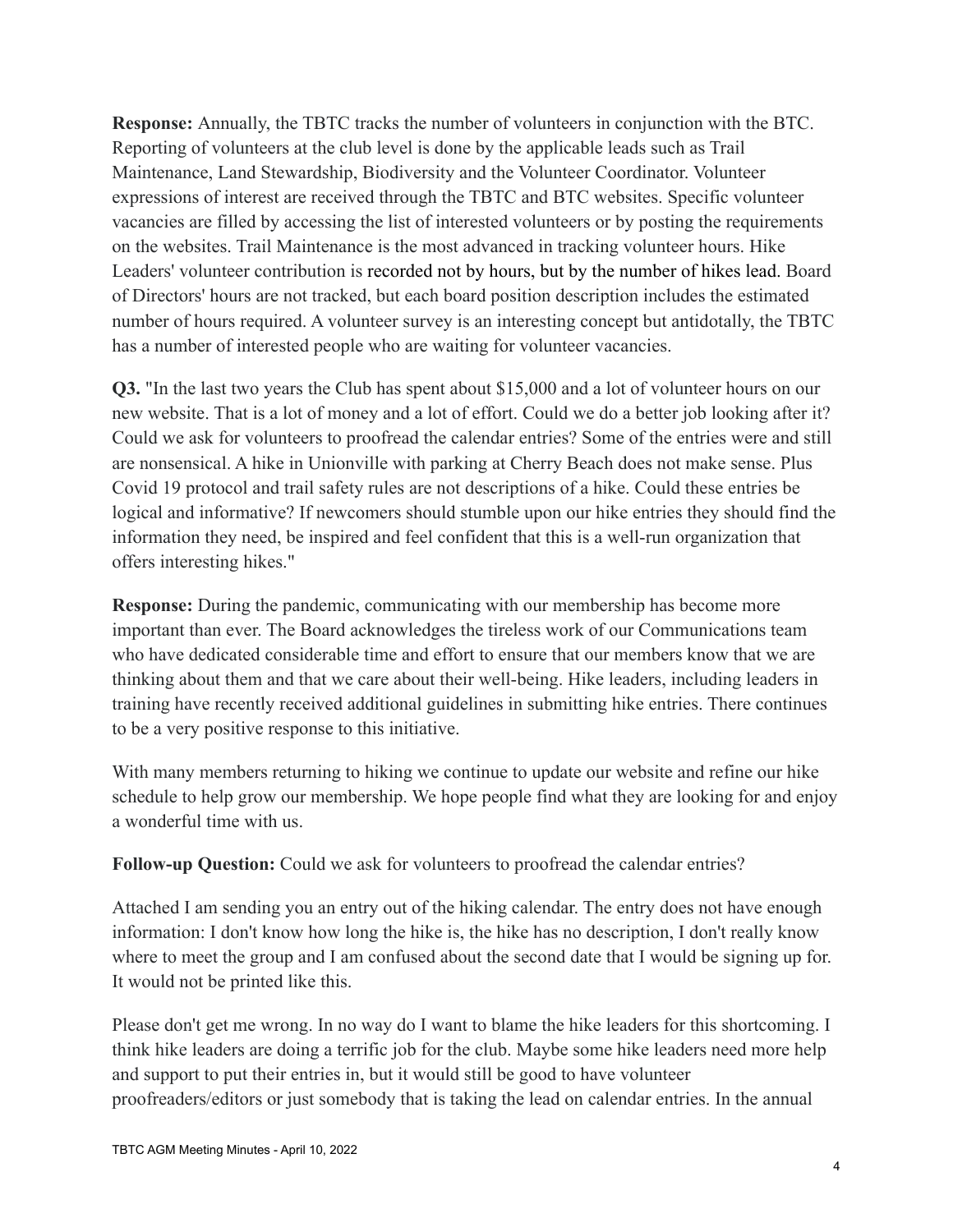report I read that we have a volunteer waiting list.

If we want to attract new members to the hiking program the entries should be more informative and inviting.

**Response:** We acknowledge that some of the hiking listings are not always accurate as people learn to use the new on line hiking registration system. The Hiking Director reviews entries and approves hikes submitted. Hike Leaders, should they choose, have the option to draft an entry for review by the Hiking Director prior to posting.

A mentorship program will be created to match new hike leaders with experienced hike leaders to ensure hike entries are completed accurately. A hike leader's Facebook page was created by TBTC's Communication Director to share best practices which again can be promoted. To answer your question specifically, we are not planning to have a volunteer review hike listings before posting. Should the issue continue we will review. Membership across the BTC continues to grow and we are looking forward to the return of the Hiking Initiation Program (HIP) in May to attract new members.

## **No further questions were received at the AGM.**

# **8. Nominating Committee Report**

David Royle presented the Nominating Committee slate of thirteen members for the Toronto Bruce Trail Club Board for 2022-23.

## **Returning Board Member Nominees:**

| <b>Name</b>      | <b>Position as of May 2021</b>                    |
|------------------|---------------------------------------------------|
| David Royle      | President                                         |
| Graham Allen     | Past President and Club nominee to BTC Board      |
| Louise Kent      | Vice President and Membership Director            |
| Margaret Corner  | Treasurer                                         |
| Rhea Rasquinha   | Secretary                                         |
| Peter Pritchard  | Land Acquisition and Landowner Relations Director |
| Laurent Thibault | <b>Trail Maintenance Director</b>                 |
| David Rowney     | <b>Communications Director</b>                    |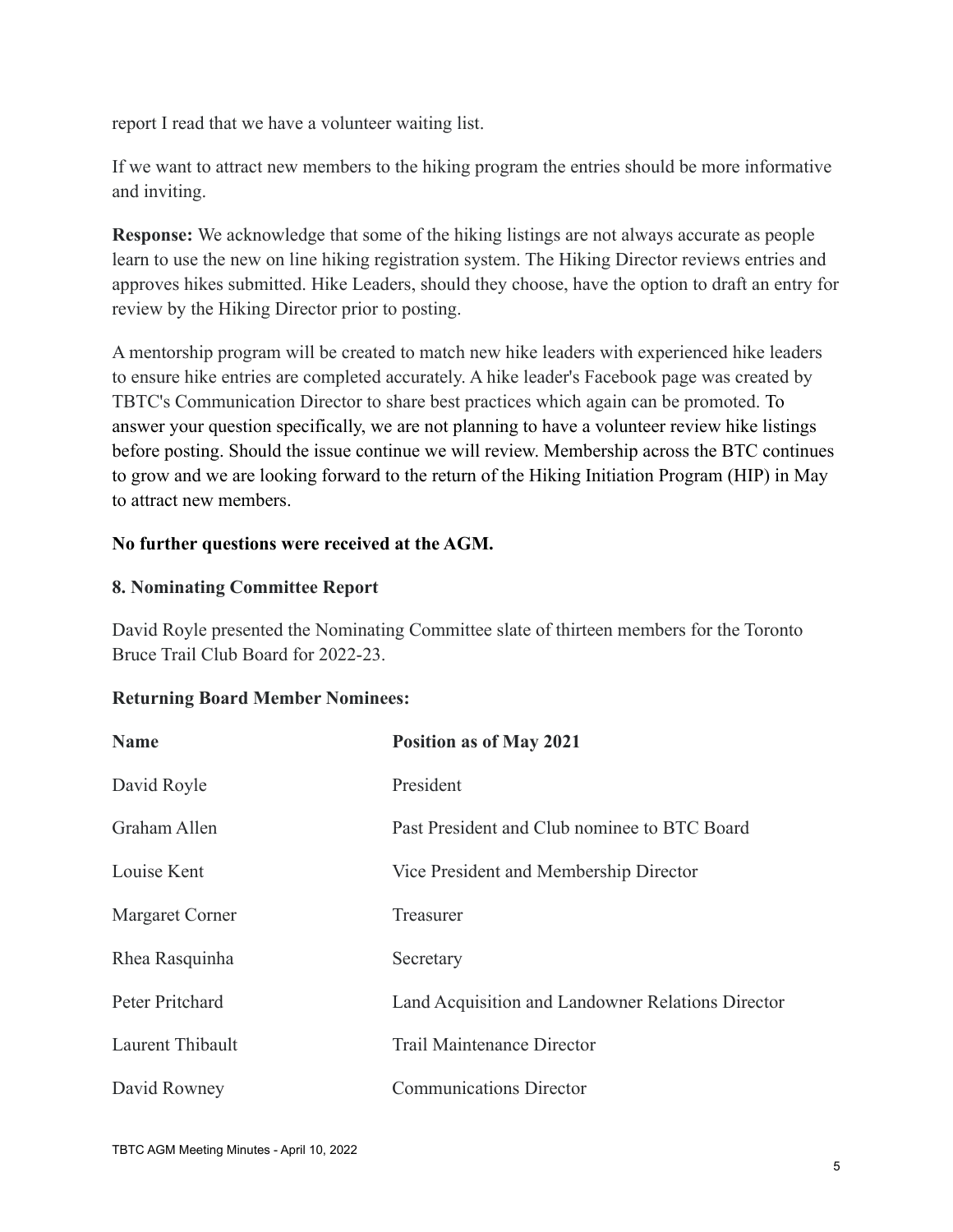| Alina Lin                                        | Public Relations and Education Director |
|--------------------------------------------------|-----------------------------------------|
| Marlis Butcher                                   | Volunteer Coordinator                   |
| Juliet Williams                                  | <b>Special Events Coordinator</b>       |
| First time nominations to the Board for 2022-23: |                                         |
| <b>Name</b>                                      | <b>Position as of May 2022</b>          |
| Neal Stein                                       | Chair, Land Management Committee        |
| <b>Tom Swales</b>                                | <b>Hiking Director</b>                  |

# **Moved by David Royle, seconded by Alina Lin, that the slate of thirteen members be elected to the Board of Directors for the year 2022-2023. Approved.**

#### **9. Presentation of Awards**

Marlis Butcher presented the Todd Bardes Award and Nina Carlisle award.

### **A. Todd Bardes Award**

- The Todd Bardes Award is given annually to outstanding persons who have made significant volunteer contributions to the TBTC in the prior year or two. Such volunteering could be in the areas of trail maintenance, hike leading, social event planning, communications, administrative tasks, fundraising and Board service.
- Nominations were received for the following volunteers:
	- Margaret Corner, our Club's Treasurer
	- Andrew Prozchak, a dedicated hike leader
	- David Rowney, our Club's Communications Director and Halton Hills Chapter Liaison
- For this year, the Todd Bardes Award was awarded to David Rowney for his substantial contributions to the TBTC.

#### David Rowney's Nomination

Throughout the year in which David has served on the Club Board of Directors, David has provided impetus to keep projects moving forward, leading by example, and creating a space for others to bring their best to the table.

As the Communication Director of the TBTC Board, David Rowney has significantly improved and refreshed the Club's communication channels including websites, social media and newsletter. He has also acted as the trail captain and the representative of the Halton Hills chapter, and constantly taken part in the trail maintenance activities.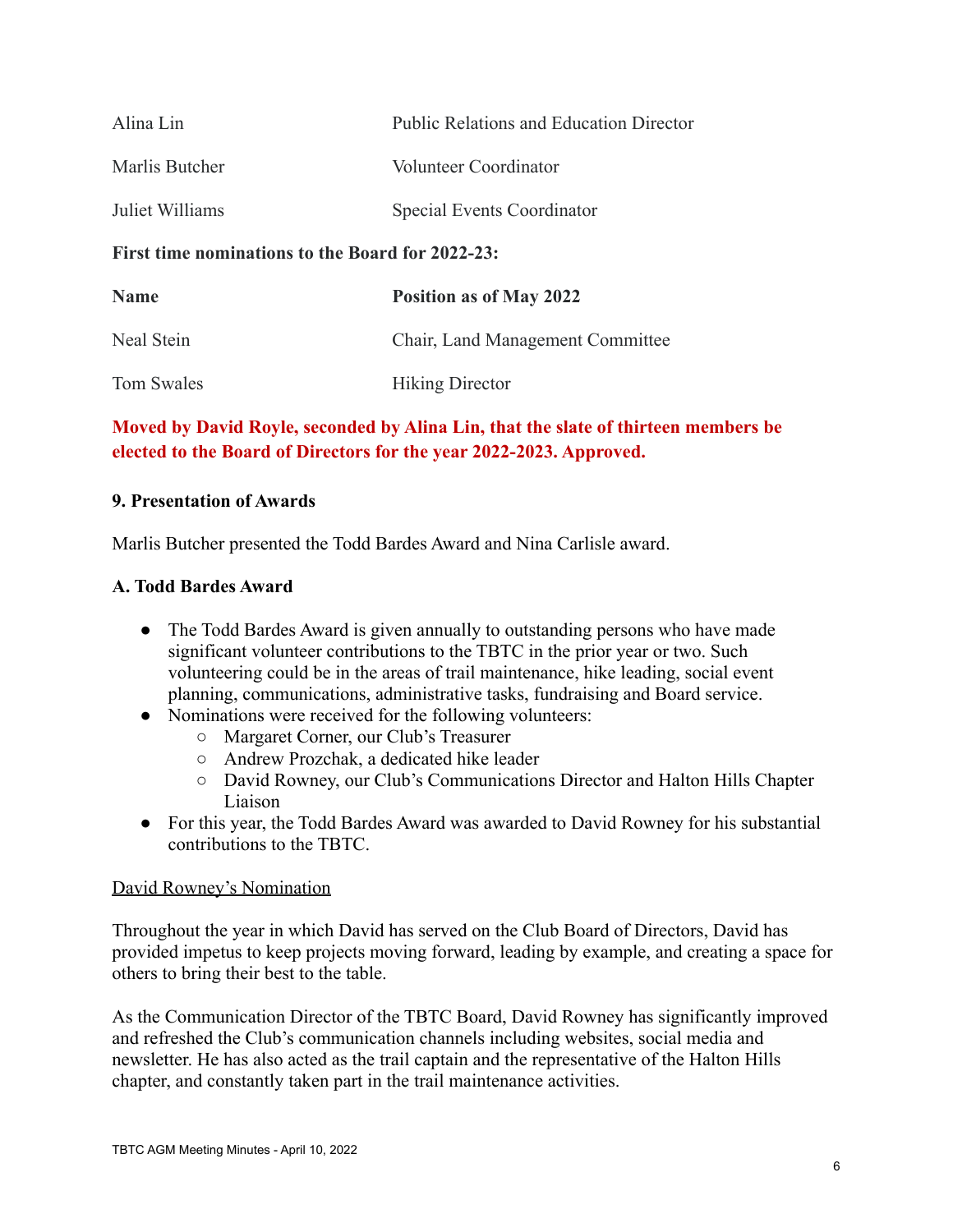He led the Club's new website redesign project: initiating the project, forming the working team, selecting the vendor, coordinating with the Bruce Trail head office, and moving the complex project forward. David is also the primary website master and has written/edited/updated over forty articles/pages since the website launched. And, he contributed to the development of advertising strategy.

He integrated and revitalized the Club's social media. The Club's social media - Facebook, Twitter and Instagram were infrequently used and rather died before 2020. After David stepped up as the Communication Director, he brought them back to life by creating content and having the social media team post identical messages over all social media three to five times a week. To provide updates about the trails, he has made frequent visits to trails to acquire firsthand information and take photos that would be used in our social media updates. Over the past two years, the followers of three social media sites have increased by approximately 20%.

### **B. Nina Carlisle Award**

- The Nina Carlisle Award is given to a longstanding volunteer (at least five years) who is actively involved in the activities of the Toronto Bruce Trail Club. Such volunteering could be in the areas of trail maintenance, hike leading, social event planning, communications, administrative tasks, fundraising and Board service.
- This year, one nomination was received for an extremely outstanding volunteer.
- For this year, The Nina Carlisle Award is being awarded to Rose-Mary Mitter.

#### Rose-Mary Mitter's Nomination

2022 is Rose-Mary's 20th anniversary of volunteering with the TBTC.

She started this work as a Trail Captain in 2002, and in 2007 volunteered as the Club's "interim" Trail Development and Maintenance Director. After 3 years, she found that she couldn't attend the Club's board meetings anymore, so in 2010 she stepped down as a Director and created the position of Trail Captain Coordinator (to reduce the Trail Director workload) – a job which she is still doing today.

Over the years, Rose-Mary has trained and managed the hundreds of Trail captains who've maintained the trails. She also manages the trail inspections and Trail Status Reports that the Trail Captains must submit to the BTC three times each year. Rose-Mary herself still steps in as a Trail Captain when no volunteers are available for any sector.

Rose-Mary also still organizes many trail maintenance work parties, and has volunteered on almost all that she hasn't led herself. In addition, she continues to be instrumental in designing and developing most of the Club's new trails and reroutes built since 2007.

Rose-Mary joined the Club's Land Management Committee at its inception in 2007. She therefore probably knows more about our trails and their history than any other volunteer – Rose-Mary is a keeper of TBTC trail and land ownership information. Furthermore, Rose-Mary